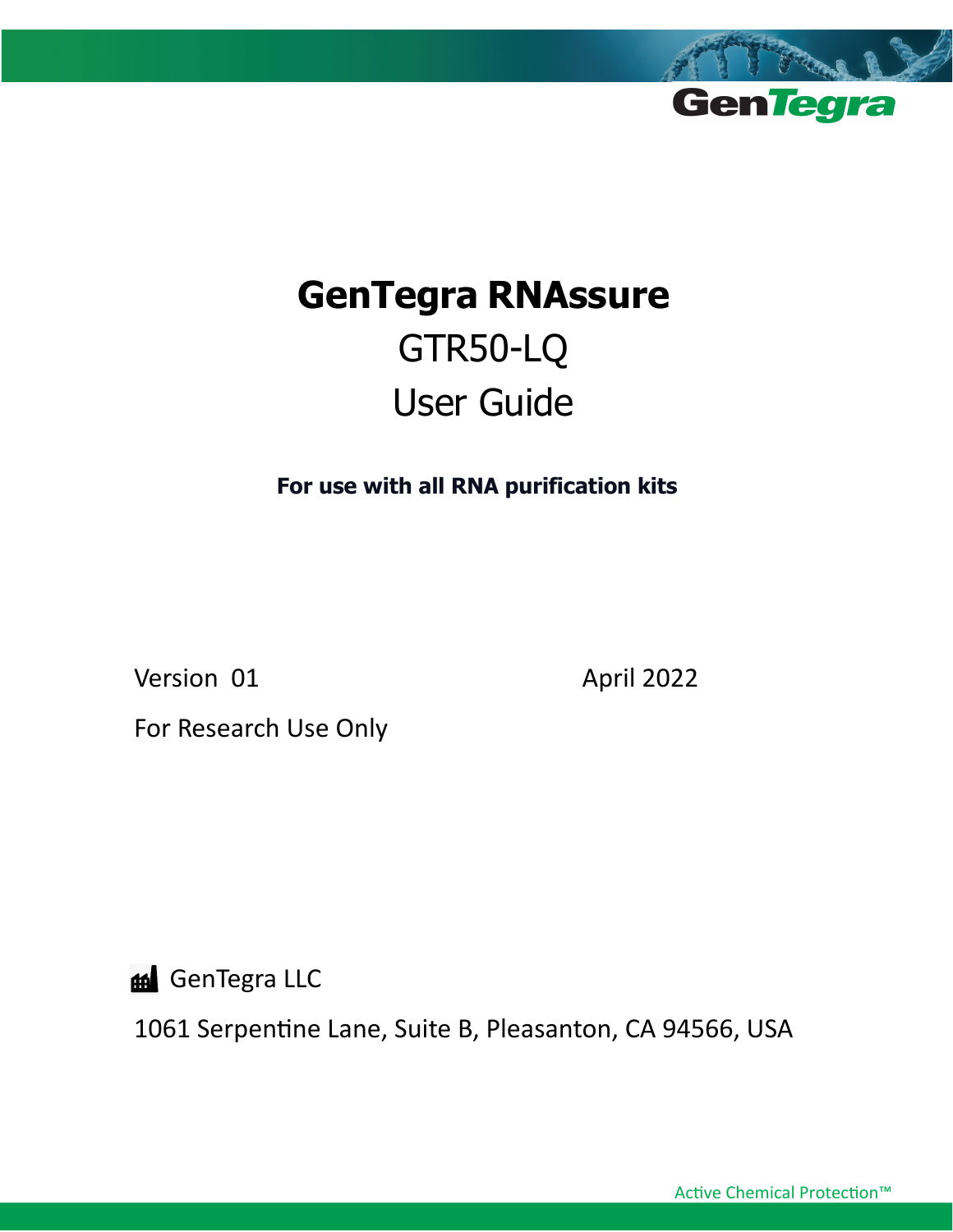## **GenTegra RNAssure<sup>™</sup> and Contract Contract Part No: GTR50-LQ**

### **Overview**

GenTegra RNAssure incorporates GenTegra's Active Chemical Protection™ technology to stabilize RNA for at least 3 days at room temperature. RNAssure protects RNA during normal experimental handling where the sample temperature can often rise above  $0^{\circ}$ C. Even brief exposure to elevated temperature is detrimental to RNA integrity, especially with prevalent contamination from endogenous or environmental Nases. Samples stabilized with RNAssure can be used directly in downstream applications without further purification. RNAssure does not inhibit NGS library preparation, RT-PCR, or other expression profiling techniques. GenTegra RNAssure is available in standard 1.5 mL elution tubes (**Part No. GTR50-LQ**), as well as, 96-well plates (**Part No. GTR96-LQ**) ideal for automation. (For more information on various formats of GenTegra RNAssure, contact **sales@gentegra.com**)

### **Product Specifications**

• GenTegra RNAssure is available in 1.5 mL elution tubes and in 96-well semi-skirted PCR plates

• Stabilizes RNA for up to 3 days at room temperature, 15- 25°C

• Compatible with purified RNA from cell lines, whole blood, fresh and frozen tissues, and FFPE tissues

### **RNAssure Quick Reference Workflow**

Follow standard protocol provided by RNA extraction kit manufacturer. Prior to the elution step use the RNAssure Elution Tube to replace the kit manufacturer's collection/elution/recovery tube.

**Step 1:** For the final elution step, insert the column into GenTegra RNAssure elution tube.

**Step 2:** Add between 20 – 150 μL elution buffer to the spin column and centrifuge to elute RNA. Briefly mix the eluted RNA by tapping the tubes or vortexing.

**Step 3:** Purified RNA is ready to be used at room temperature or on ice. RNAssure can stabilize RNA at room temperature for at least 3 days. See table for complete storage options.

**STORAGE CONDITION LENGTH OF PROTECTION**

| Room temperature $(15 - 25 \degree C)$ | 3 days     |
|----------------------------------------|------------|
| Refrigeration $(2 - 8 \degree C)$      | 2 weeks    |
| Frozen $(< -70$ °C)                    | $> 1$ year |

- Compatible with RNA purified using standard protocols and kits from all major suppliers (e.g., Invitrogen, Zymo, and QIAGEN)
- Compatible with all common storage buffers, including nuclease-free water, TE, and Tris buffers
- Recover in a volume of  $20 150$  µL of elution buffer



**Note:** GenTegra RNAssure is designed to stabilize RNA in the liquid state by inactivating trace nucleases of all classes, protecting against oxidation, as well as helping prevent nonspecific adherence of RNA to plastic materials. RNA stabilized in GenTegra RNAssure can be used directly in downstream applications including quantitation, gel or Bioanalyzer™ analysis, RT-PCR, and NGS library preparation. No additional cleanup steps are needed.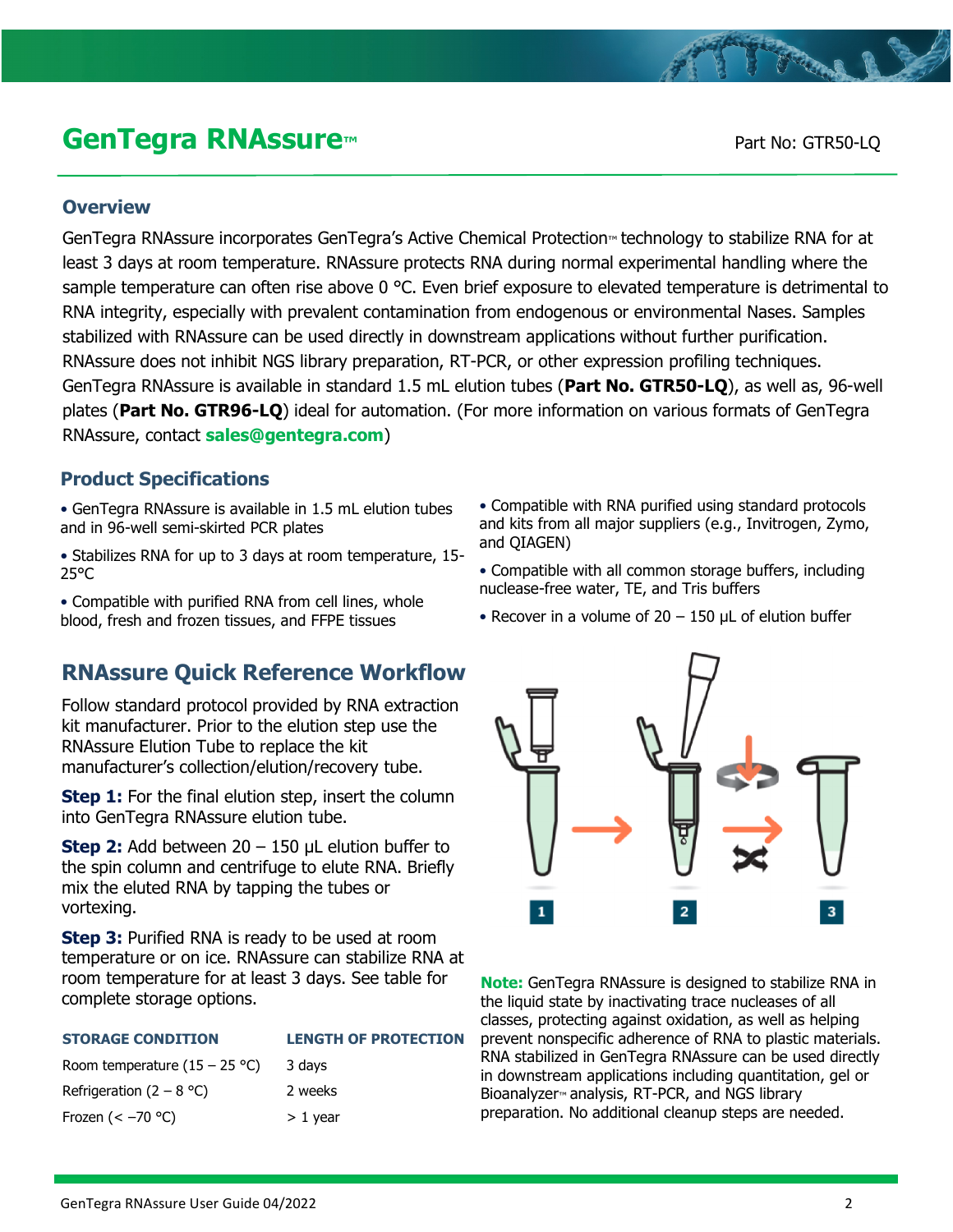### **Using RNAssure during DNase Treatment**

Column-based RNA extraction from tissue samples often leads to genomic DNA (gDNA) contamination, and DNase digestion is routinely used to remove DNA contamination. During DNase treatment, RNA is exposed to RT or 37°C for extended periods of time, which may lead to significant RNA degradation. RNAssure protects RNA during DNase treatment while not interfering with the digestion of DNA.

### **Performing post-elution in-solution DNase digestion**

- 1. If RNA was directly eluted to RNAssure tubes, perform DNase digestion according to kit manufacturers' standard protocols. The RNA sample is already protected by RNAssure, and no further precaution is required.
- 2. If RNA was not directly eluted to RNAssure tubes, transfer appropriate amount of RNA (20-150µl) to an RNAssure tube, mix thoroughly by vortexing or tapping, then perform DNase digestion according to kit manufacturers' standard protocols.

#### **Performing on-column DNase digestion**

- 1. Prepare DNase digestion working solution in an empty RNAssure tubes. Up to 300µl of DNase solution can be prepared in each RNAssure tube. If more than 300µl of DNase solution is need, prepare in multiple RNAssure tubes
- **Note:** Preparing more than 300µl of DNase working solution per tube will lead to excessive dilution of the RNAssure stabilizer and may compromise its effectiveness
- 2. Follow kit manufacturers' standard protocols to perform on-column DNase digestion.

| <b>Product Specification RNAssure</b>     | <b>Product Claims</b>                     |  |
|-------------------------------------------|-------------------------------------------|--|
| Format                                    | 1.5 mL elution tubes, green color         |  |
|                                           | 96-well semi-skirted PCR plates           |  |
| <b>Shelf life</b>                         | 3 years (prior to use)                    |  |
| <b>Total RNA application amount</b>       | $\leq 30 \mu g$                           |  |
| Sample Elution Volume                     | $20 - 150$ µL of elution buffer           |  |
| <b>Sample Stability</b>                   | 3 days at room temperature, 15-25°C       |  |
|                                           | 2 weeks at 4°C                            |  |
|                                           | Decades at -20C or dried                  |  |
| <b>Buffer Compatibility</b>               | All common storage buffers,               |  |
|                                           |                                           |  |
| <b>RNA Purification Kit Compatibility</b> | Kits from all major suppliers             |  |
|                                           | (e.g., Invitrogen, Zymo, and QIAGEN)      |  |
| <b>Drying</b>                             | Samples may be dried at room temperature. |  |
| <b>Recovery from dried</b>                | >99%                                      |  |
| Stability when dry                        | <b>Decades</b>                            |  |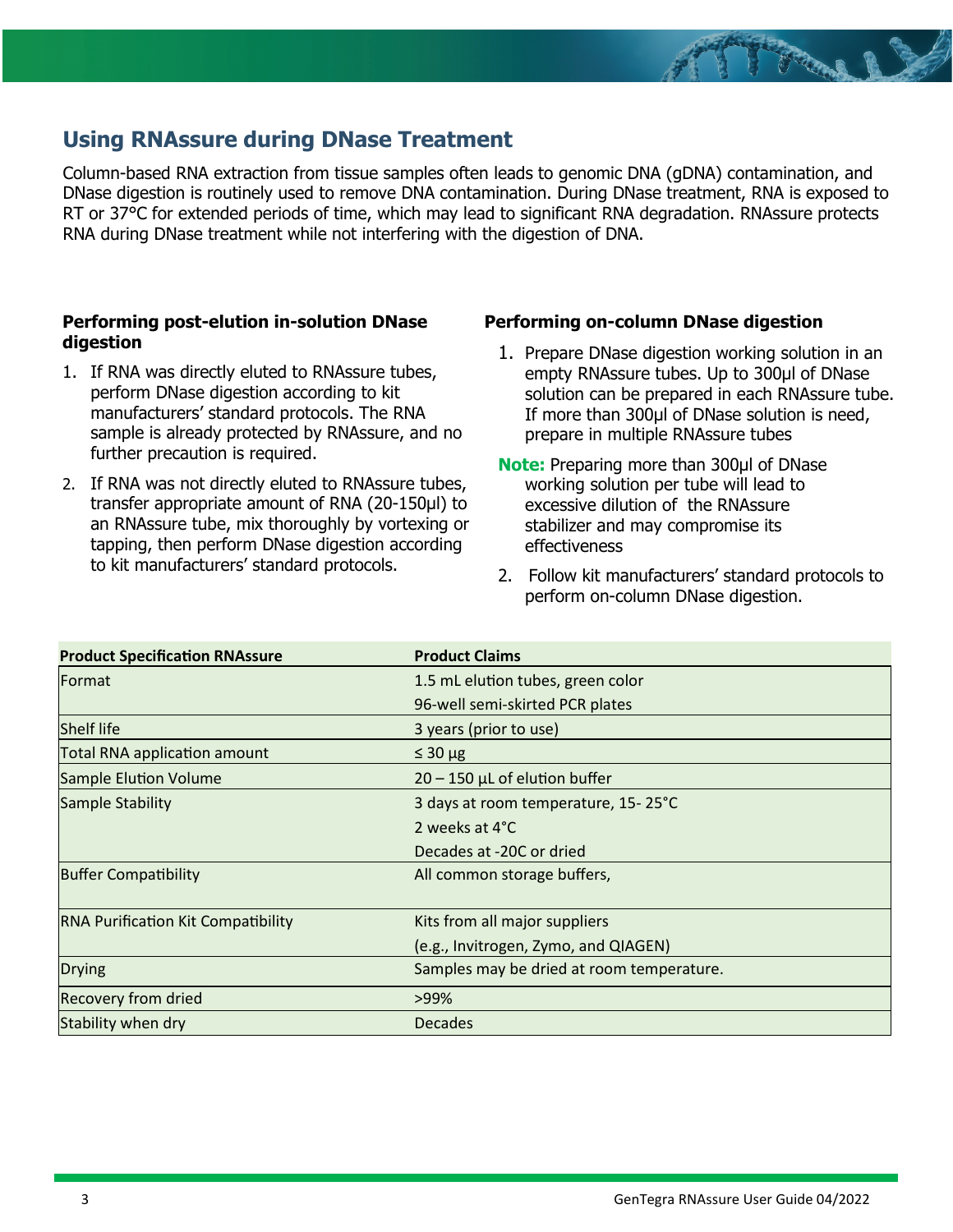### **GenTegra RNAssure Protocol**

### **Drying and Storage of GenTegra RNAssure**

1. Dry RNAssure solution according to the methods described in the table below.

- Drying times will vary depending on application volume.
- Whatever the drying method, ensure that RNA sample is completely dry prior to storage or shipping.
- Use SpeedVac on room temperature setting (no additional heat or cooling).
- Drying times for biosafety hood are approximate.
- When using 1.5ml flip-top tubes in a FastDryer, volume must be ≤150 µl.
- 2. When drying is complete, cap or seal tubes/plates and store at room temperature (21-25°C).

| <b>Volume</b> | GenTegra<br><b>FastDryer</b> | <b>Vacuum</b><br><b>Desiccator or</b><br><b>SpeedVac</b> | <b>Biosafety</b><br><b>Hood</b> |
|---------------|------------------------------|----------------------------------------------------------|---------------------------------|
| $50 \mu L$    | 16 hours                     | 1-4 hours                                                | 24 hours                        |
| $≤100$ µL     | 32 hours                     | 2-8 hours                                                | 48 hours                        |
| $≤150$ µL     | 48 hours                     | 4-10 hours                                               | 64 hours                        |

### **DIY vacuum desiccator**



### **Reconstituting and Using Dried RNAssure samples**

- 1. Add a volume of molecular biology grade water equal to the original sample volume.
	- Mix gently using several pipette pumps.
- 2. Use no more than 2/3 of the total sample volume for subsequent analysis to endure no downstream interferences. Most analysis will use less than this.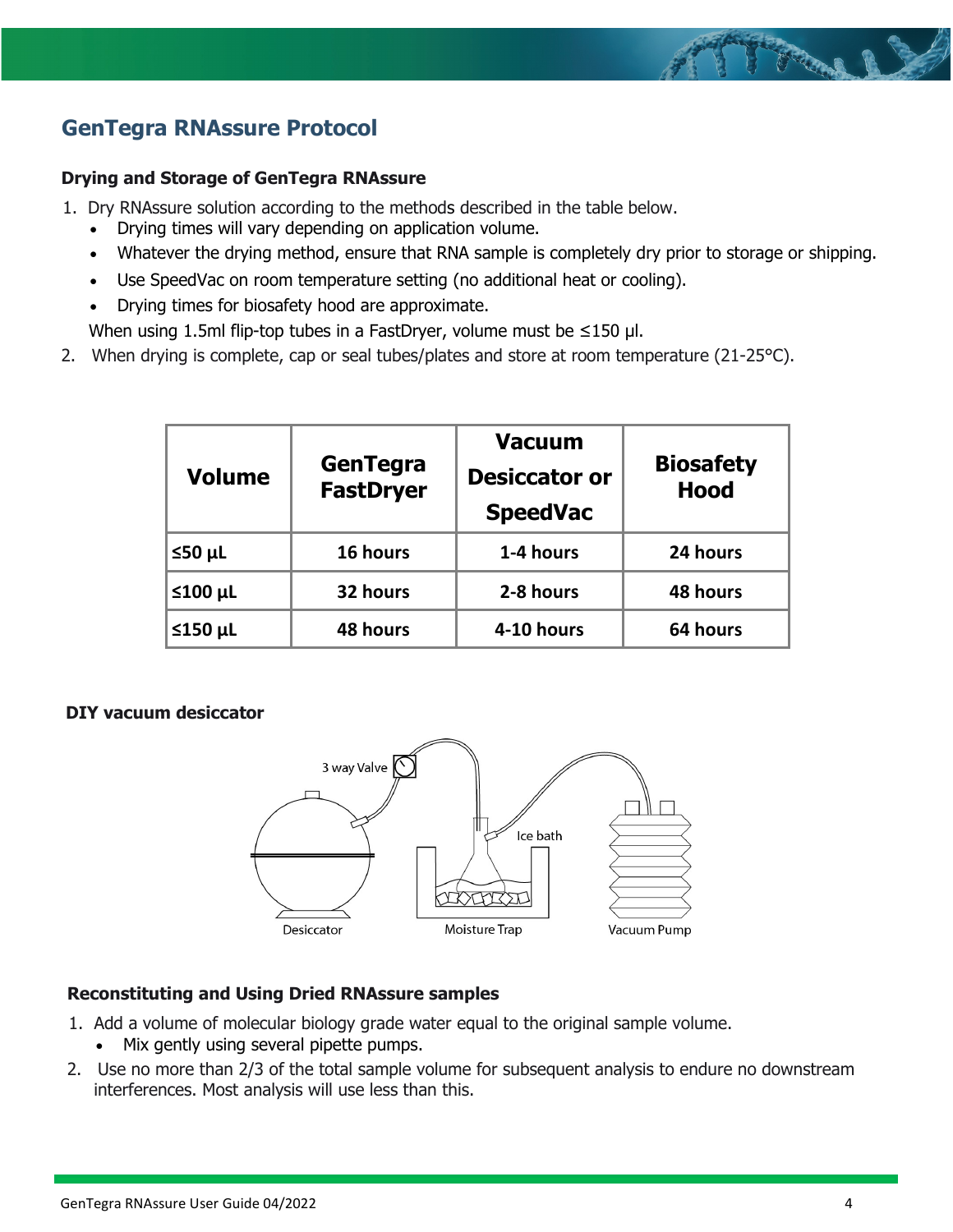### **Frequently Asked Questions**

#### **Q What is GenTegra RNAssure? Is GenTegra RNAssure composed of a filter, beads, or paper?**

**A** GenTegra RNAssure is a water soluble, chemical matrix provided dried in a green microcentrifuge fliptop tube. RNAssure is not composed of any filters, beads, or paper.

#### **Q Can I use the RNA in GenTegra RNAssure directly for downstream applications?**

**A** Yes, additional purification is not required prior to performing downstream applications. The GenTegra RNAssure does not interfere with any downstream protocol.

### **Q When removing DNA contamination from my RNA preparation does the inhibitor in GenTegra RNAssure interfere with digestion of gDNA using DNase I?**

**A** No, the inhibitor concentration used in RNAssure will not interfere with common DNase treatment protocol.

### **Q Can I elute an RNA sample in a volume that is smaller than the recommended 20 μL?**

**A** Collecting less than 20 μL will increase the concentration of the active ingredient which may inhibit downstream analysis.

#### **Q Can I use RNAssure with TRIzol or nonstandard RNA purification kits?**

**A** Yes, RNAssure Elution Tube can be used without the need for manufacturer kits with spin columns. After the final elution or resuspension step, collect 20  $-$  150 μL of the RNA sample and add it to the GenTegra RNAssure Elution tube. Mix by gently tapping for 10-15 seconds or pipetting up and down 10 times to solubilize and mix the RNAssure stabilization agent into the purified RNA sample.

### **Q Can I use RNAssure with whole blood stabilization tubes (PAXgene, Tempus, etc.)?**

**A** Yes, RNAssure Elution Tubes are compatible with whole blood stabilization tubes.

### **Q Does the use of GenTegra RNAssure interfere with library construction?**

**A** No, at its normal concentration there is no effect on the reverse transcriptase or polymerase reactions.

### **Q Will GenTegra RNAssure interfere with the removal of RNA template after the first strand reaction?**

**A** RNAssure contains potent inhibitors of all RNases. To ensure proper removal of RNA templates, ensure that the input RNAssure stabilized RNA sample constitutes less than 10% of the total reaction volume.

### **Q Is there a minimum or maximum concentration of RNA that can be used?**

**A** There is no limitation of RNA concentration. However, follow the RNA extraction kit manufacturer's recommendation and do not exceed the recommended total RNA amount.

### **Q Will GenTegra RNAssure work with small RNA molecules (e.g., miRNAs, tracrRNA, etc.)?**

**A** Yes, GenTegra RNAssure is a chemical matrix that effectively protects all forms of RNA.

### **Q Will the presence of GenTegra RNAssure change my 260/280 or 260/230 ratio?**

**A** GenTegra RNAssure will not affect 260/280 ratio. However, it has an absorbance of approximately 0.4 OD at 230 nm (e.g. NanoDrop analysis) and will cause a slightly higher 230 nm sample reading and therefore reduce the 260/230 ratio value. If desired, a "blank" or control sample can be made. To do this, add same volume of nuclease-free water to an empty RNAssure tube.